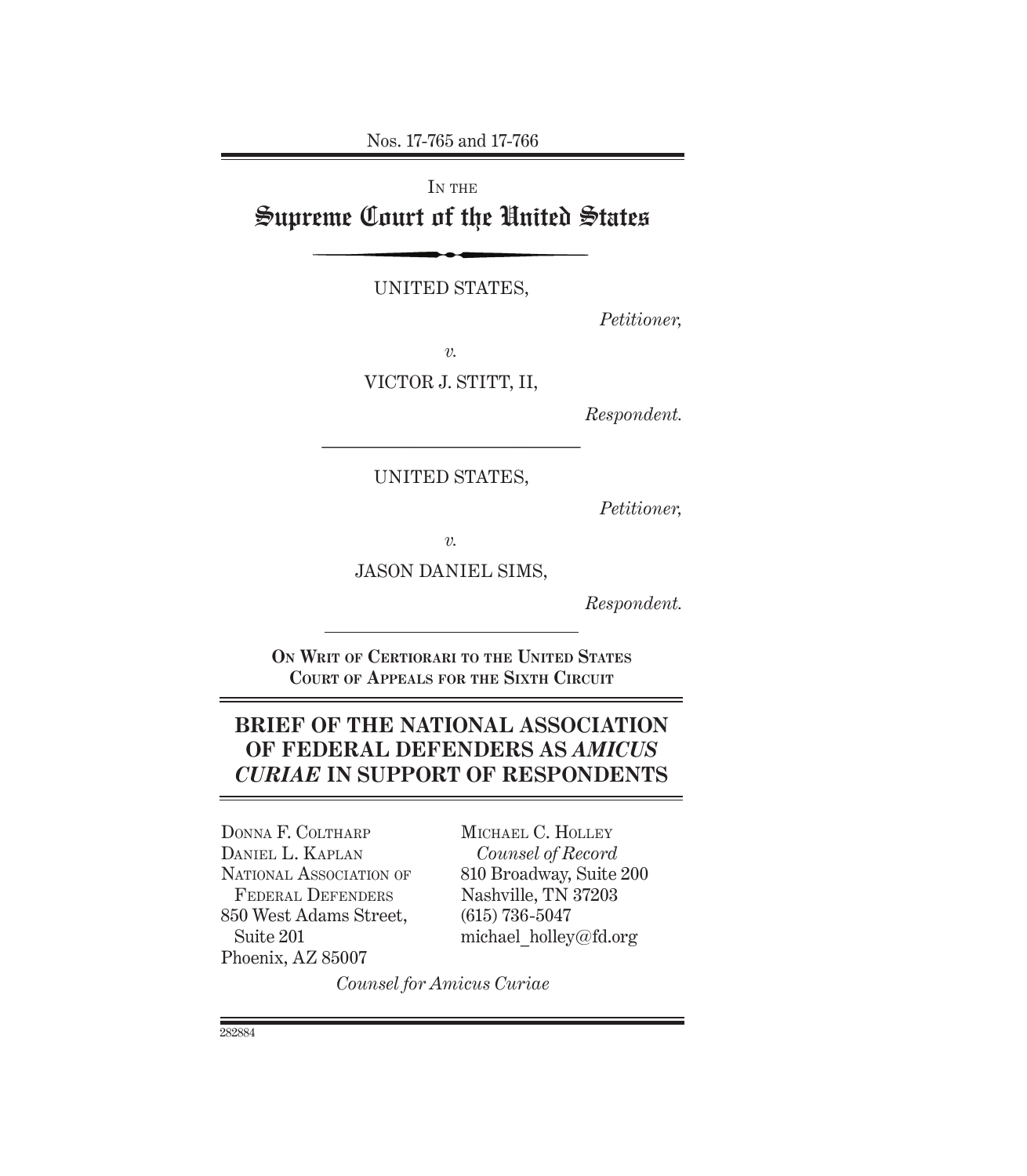#### **QUESTION PRESENTED**

Whether Tennessee's aggravated burglary statute, Tenn. Code Ann. § 39-14-403, qualifies as a generic "burglary" under the Armed Career Criminal Act, 18 U.S.C. 924(e)(2)(B)(ii).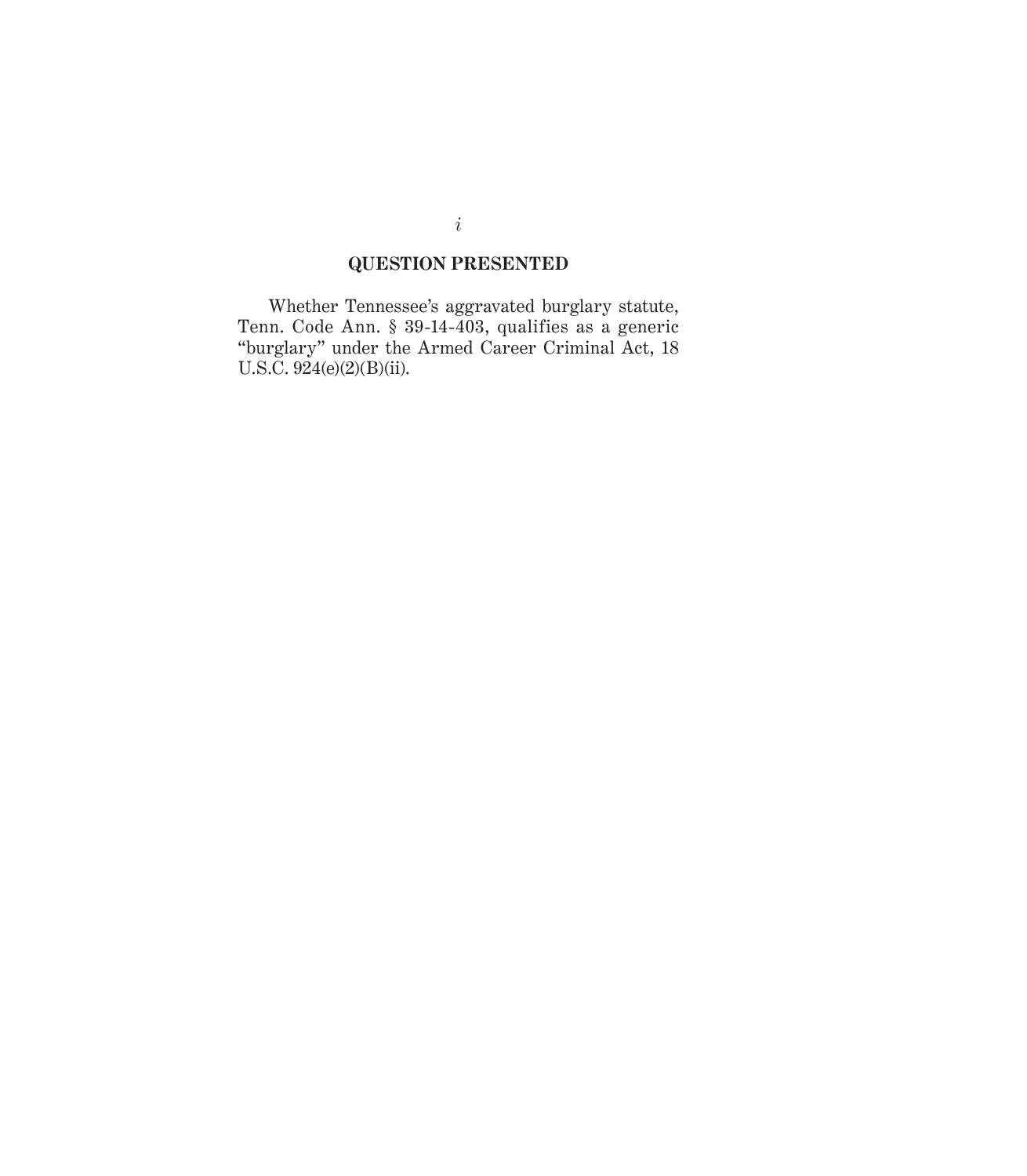## **TABLE OF CONTENTS**

| Page                                                                                                                                                                                       |
|--------------------------------------------------------------------------------------------------------------------------------------------------------------------------------------------|
| QUESTION PRESENTED                                                                                                                                                                         |
|                                                                                                                                                                                            |
| TABLE OF CITED AUTHORITIES iii                                                                                                                                                             |
| INTEREST OF AMICUS CURIAE 1                                                                                                                                                                |
| INTRODUCTION AND SUMMARY                                                                                                                                                                   |
|                                                                                                                                                                                            |
| I.<br>CONGRESS INTENDED FOR THE TERM "BURGLARY"<br>TO COVER TYPICAL BURGLARIES AND FOR THE<br>RESIDUAL CLAUSE TO COVER ATYPICAL ONES3                                                      |
| II. THE RISK OF VIOLENCE IN BURGLARIES,<br>EVEN RESIDENTIAL ONES, IS<br>RELATIVELY LOW, AND WHEN VIOLENCE<br>DOES OCCUR, IT USUALLY TRIGGERS A<br>SEPARATE CONVICTION FOR A VIOLENT CRIME7 |
|                                                                                                                                                                                            |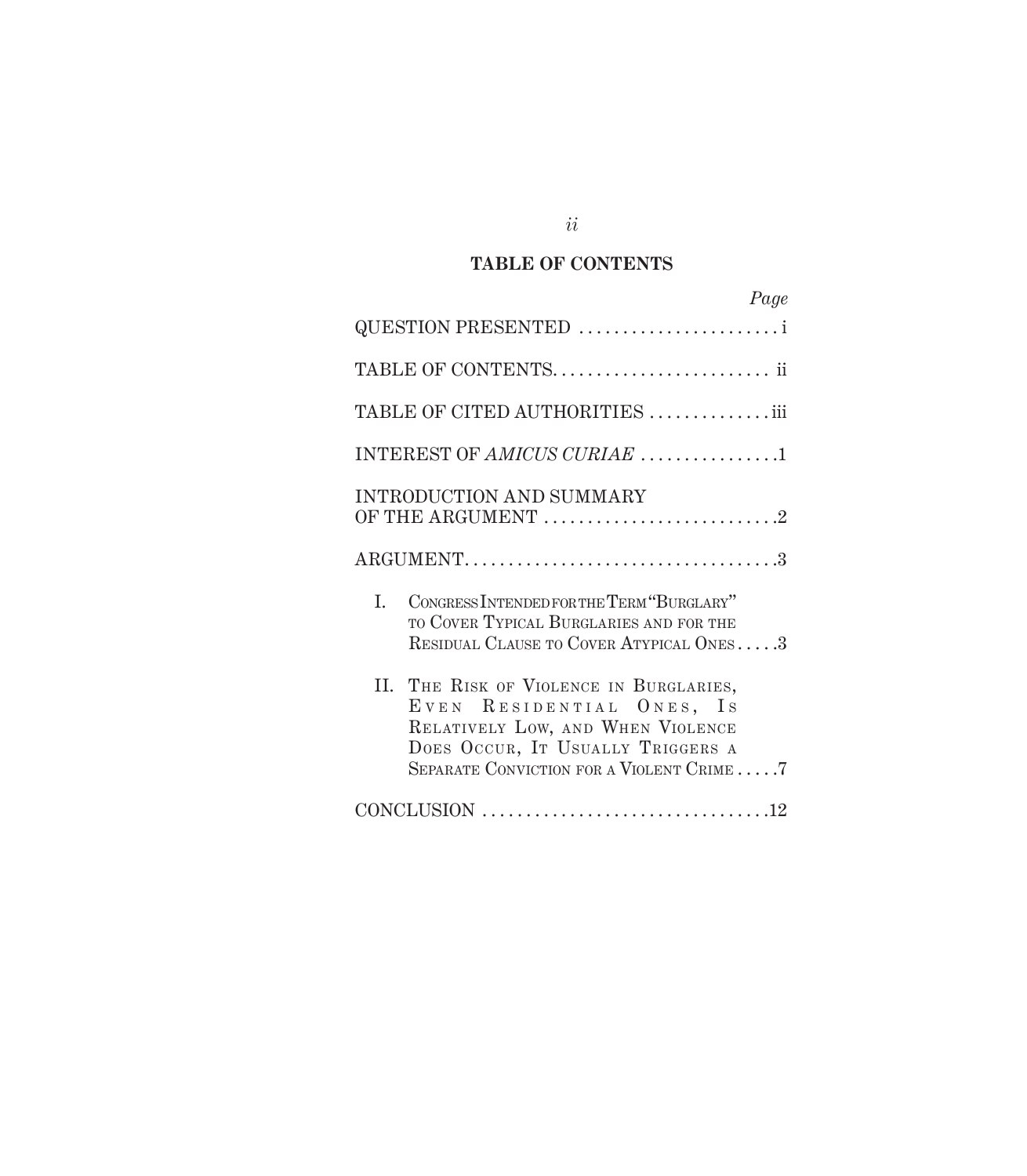# **TABLE OF CITED AUTHORITIES**

*iii*

#### *Page*

## **Case**

| Begay v. United States,        |
|--------------------------------|
| <i>James v. United States,</i> |
| Johnson v. United States,      |
| Schlup v. Delo,                |
| Sessions v. Dimaya,            |
| Smith v. United States,        |
| Taylor v. United States,       |
| Tennessee v. Garner,           |
| United States v. Byas,         |
| United States v. Ferguson,     |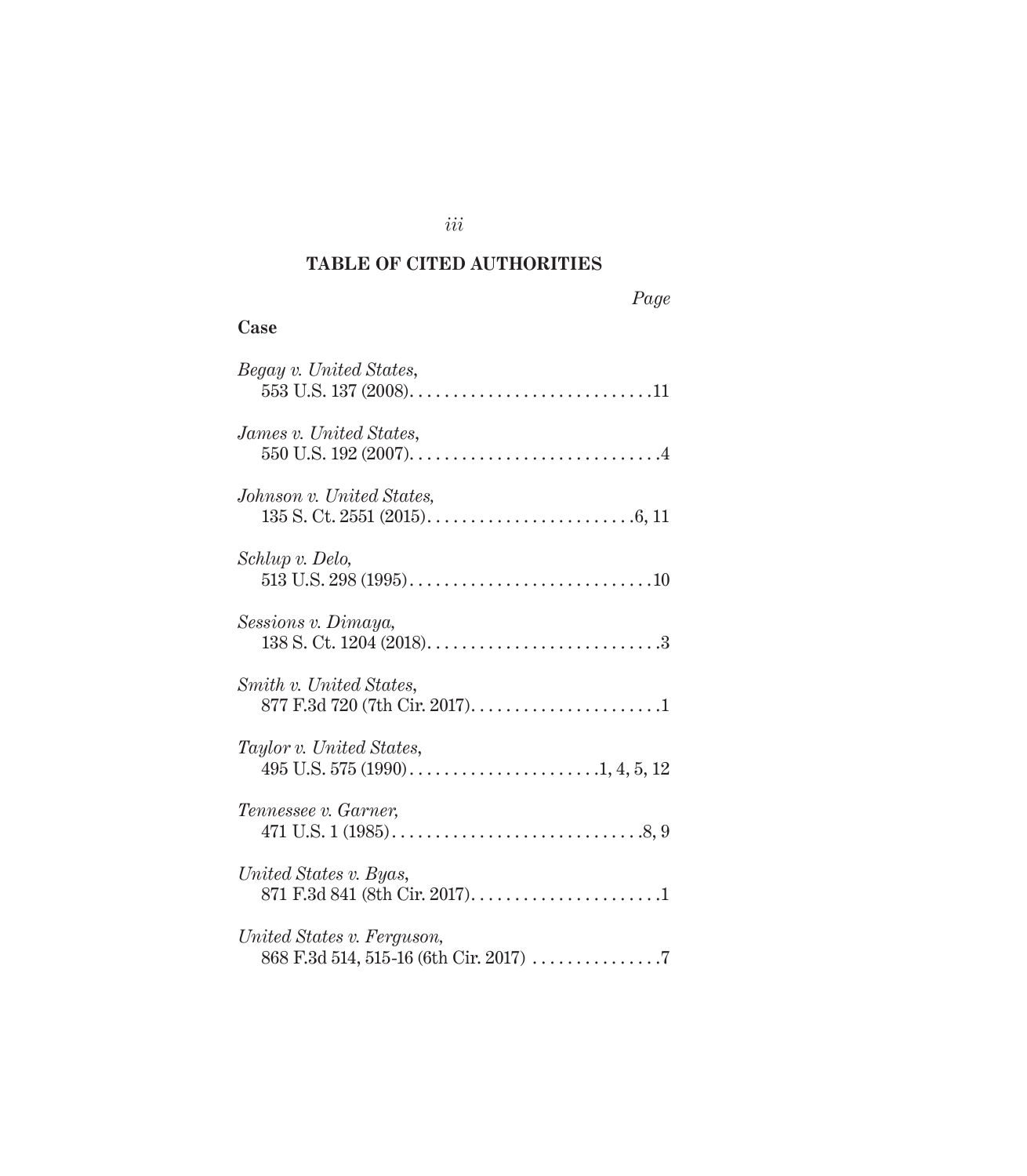## *Cited Authorities*

| Page                                                                                                                                                   |  |
|--------------------------------------------------------------------------------------------------------------------------------------------------------|--|
| United States v. Ghoston,                                                                                                                              |  |
| United States v. Grisel,<br>$488 \text{ F}.\overline{3} \text{d} 844 \text{ (9th Cir. } 2007) \dots \dots \dots \dots \dots \dots \dots \dots \dots 2$ |  |
| United States v. Schieman,                                                                                                                             |  |
| United States v. White,<br>836 F.3d 437 (4th Cir. 2016). $\dots \dots \dots \dots \dots \dots \dots \dots$                                             |  |

## **Statutes and Other Authorities**

*iv*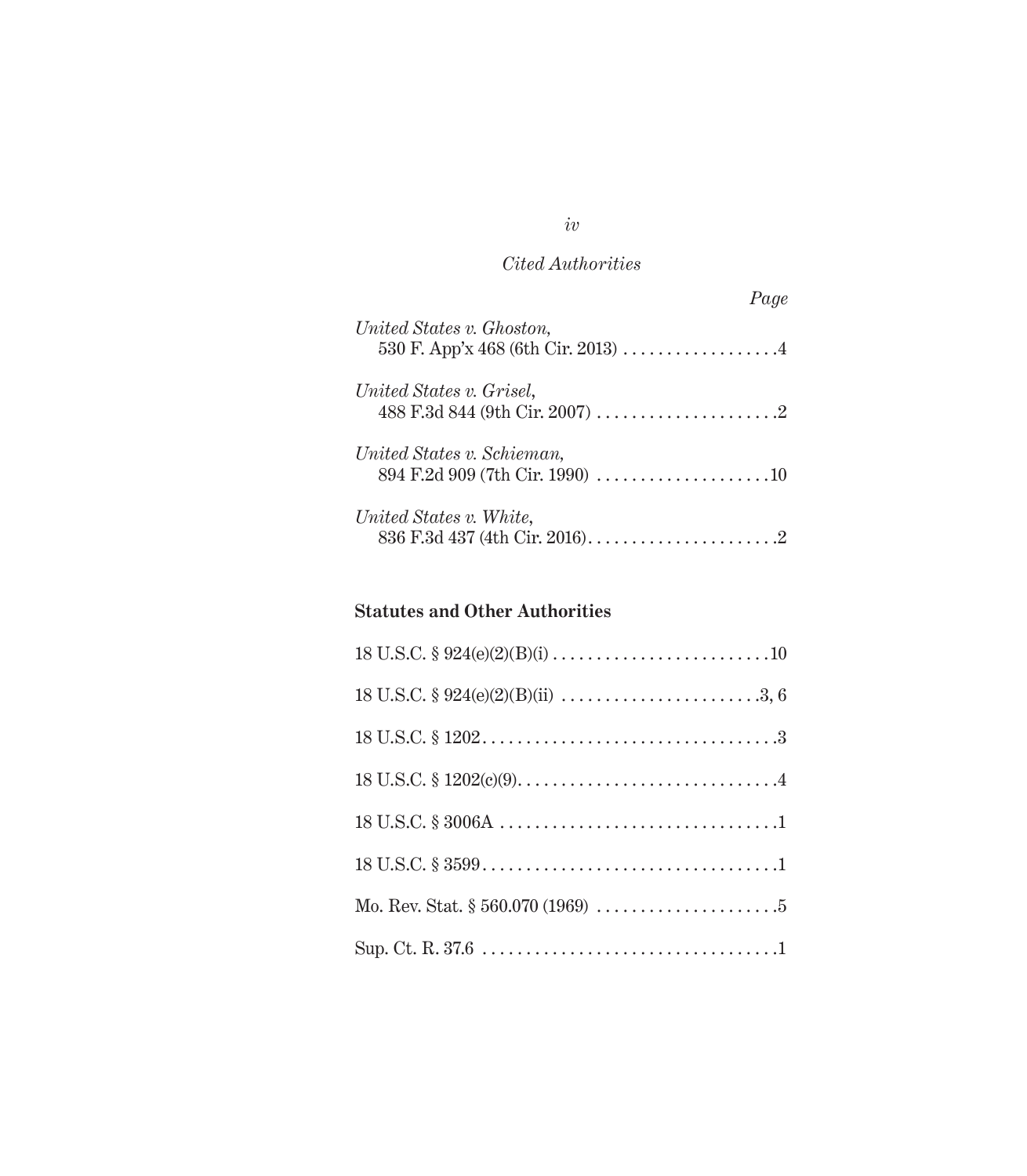#### *Cited Authorities*

*Page* 2 Wayne R. LaFave & Austin W. Scott, Jr.,

| Substantive Criminal Law $\S 8.13(c)$ (1986) 5                             |
|----------------------------------------------------------------------------|
|                                                                            |
| Pub. L. No. 99-570 § 1402(a), 100 Stat. $3207-39$ .                        |
| Richard S. Culp et al., Is Burglary a<br>Crime of Violence? An Analysis of |
| U.S.S.G. Appx Amend. 798 (Aug. 1, 2016) $\ldots \ldots \ldots 3, 11$       |

*v*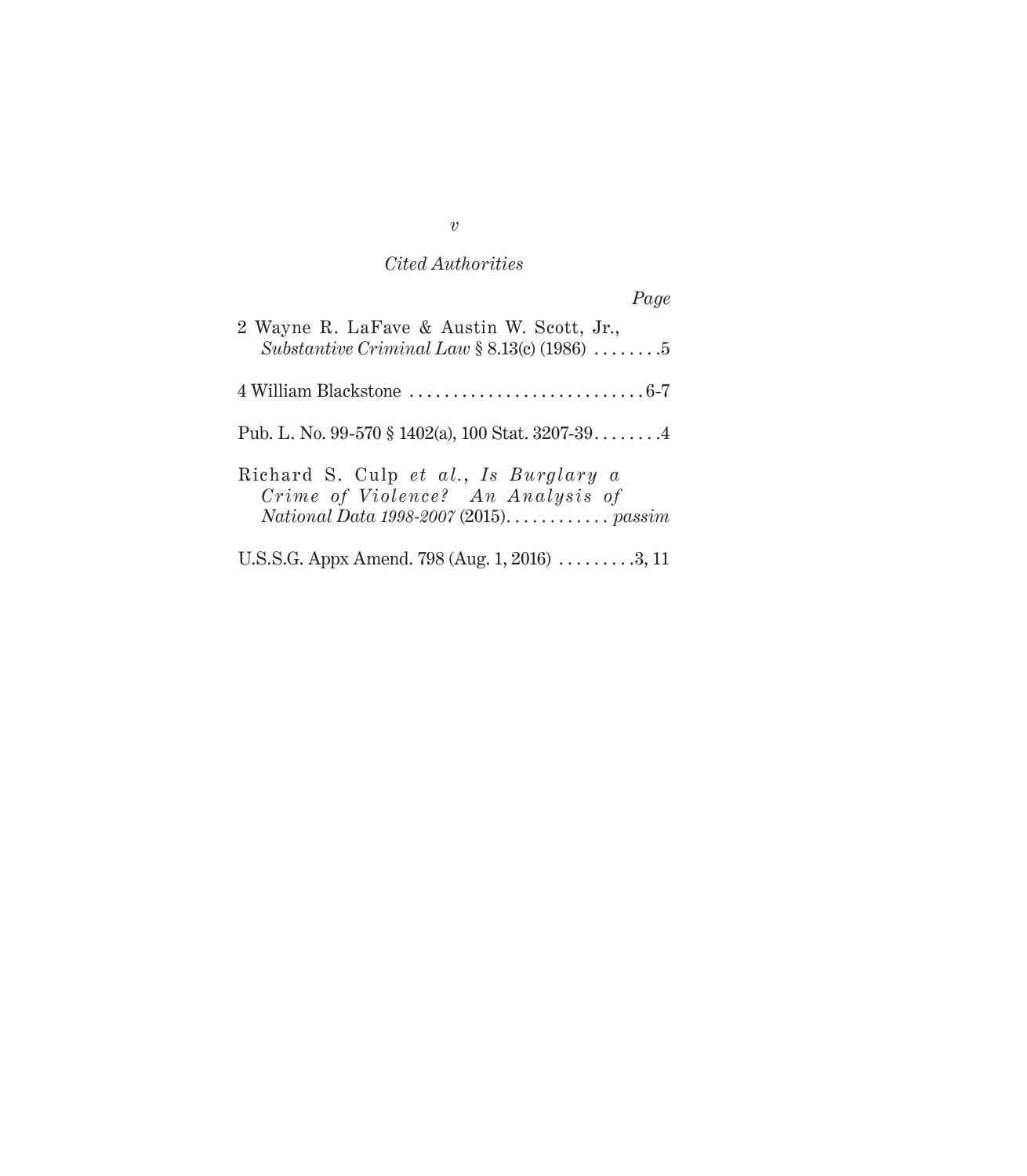#### **INTEREST OF AMICUS CURIAE1**

The National Association of Federal Defenders (NAFD) was formed in 1995 to enhance the representation provided to indigent criminal defendants under the Criminal Justice Act, 18 U.S.C. § 3006A (recodified at 18 U.S.C. § 3599), and the Sixth Amendment to the United States Constitution. The NAFD is a nationwide, non-profit, volunteer organization whose membership comprises attorneys who work for federal public and community defender organizations authorized under the Criminal Justice Act. One of the guiding principles of the NAFD is to promote the interests of justice by appearing as amicus curiae in litigation relating to criminal law issues, particularly as those issues affect indigent defendants in federal court. Each year, federal defenders represent tens of thousands of individuals in federal court, including hundreds who are subject to the Armed Career Criminal Act (ACCA). In many of those cases, federal defenders have argued, as respondent does here, that, for purposes of the ACCA, generic burglary involves entry into a "building," as set forth in this Court's decision in *Taylor v. United States*, 495 U.S. 575, 589-90 (1990). *See, e.g., Smith v. United States*, 877 F.3d 720 (7th Cir. 2017); *United States v. Byas*, 871 F.3d 841 (8th Cir.

<sup>1.</sup> Pursuant to Supreme Court Rule 37.6, counsel for *amicus curiae* certifies that no counsel for a party authored this brief in whole or in part, and no counsel or party made a monetary contribution intended to fund the preparation or submission of this brief. No person other than *amicus* made such a monetary contribution. Letters of consent to the filing of this *amicus* brief from counsel for Petitioner and Respondent Stitt are on file with the author. Respondent Sims has submitted a a letter to the Court granting a blanket consent to *amicus curiae* briefs. *See* Supreme Court Rule 37.2(a).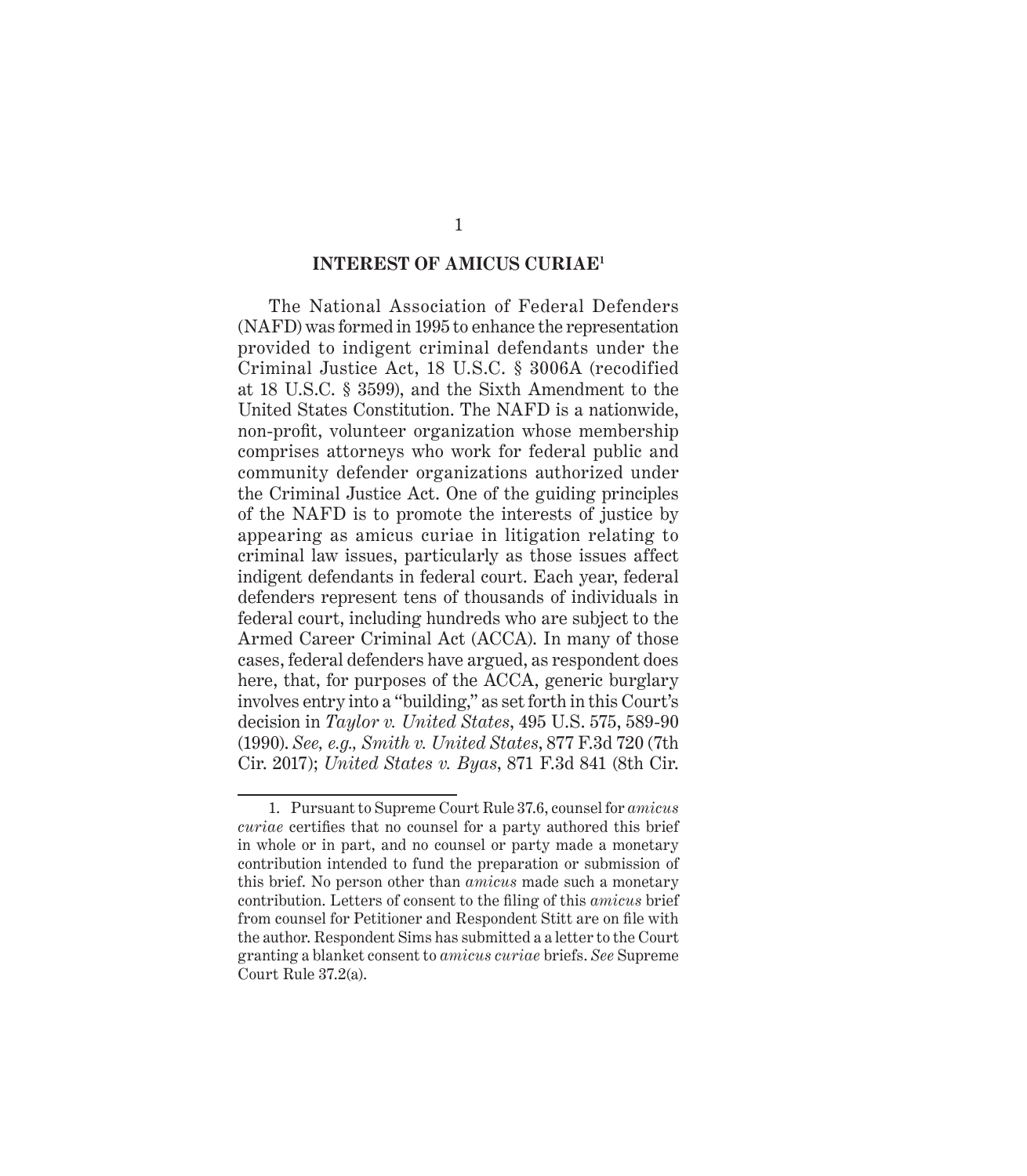2017); *United States v. White*, 836 F.3d 437 (4th Cir. 2016); *United States v. Grisel*. 488 F.3d 844 (9th Cir. 2007).

#### **INTRODUCTION AND SUMMARY OF THE ARGUMENT**

This brief addresses an issue that the Court should ignore: Is a burglary of a "habitation" as defined by Tennessee law an inherently violent crime? The Court should ignore the issue because it is irrelevant: until very recently, the ACCA's residual clause captured crimes that presented an inherent risk of violence. Yet this irrelevant issue guides the government's entire approach to this case. The government implicitly asks the Court to expand its definition of generic "burglary" to compensate for the loss of the residual clause because it believes that breaking into a tent or Recreational Vehicle (RV), which are Tennessee "habitations," is so inherently violent that Congress must have wanted to classify those crimes as "burglary."

That belief is misguided because Congress had no reason to try to reach all inherently violent breakin offenses with the term "burglary," and, moreover, residential burglary is not actually an inherently violent crime. A recent study conducted under a grant from the U.S. Department of Justice revealed that, according to certain historical data, "violence or threats of it occurred in only 1.2% of residential burglaries[.]" Richard S. Culp et al., *Is Burglary a Crime of Violence? An Analysis of National Data 1998-2007*, at 68 (2015) [hereinafter "Culp Report"], available at https://www.ncjrs.gov/pdffiles1/ nig/grants/248651.pdf. The Culp Report further explains that, in the rare burglary that does trigger violence, the offender will be prosecuted for the additional violent crime, making it unnecessary to treat the burglary as a proxy for violence. Partly due to the Culp Report, the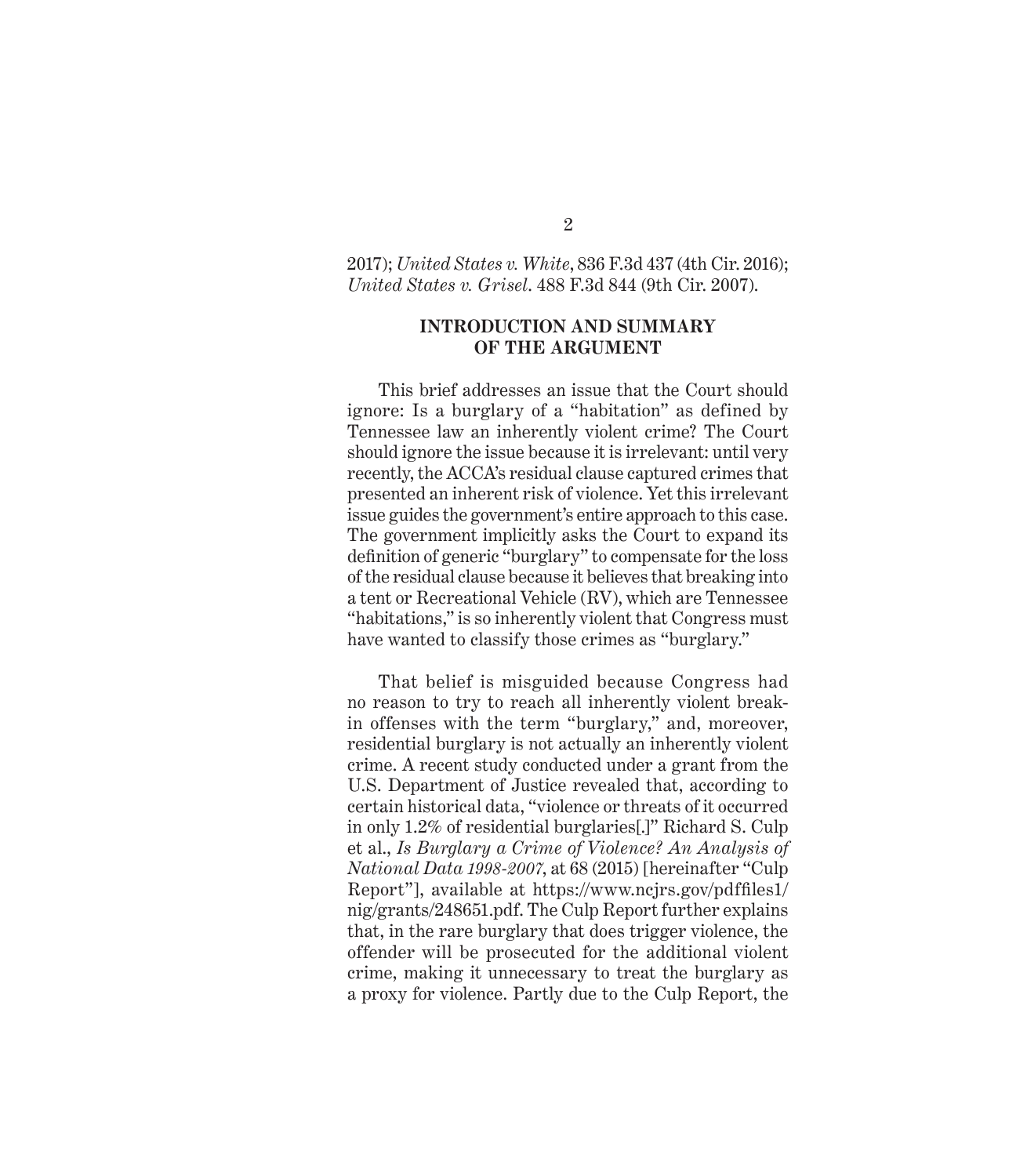U.S. Sentencing Commission has decided to no longer classify the offense of "burglary of a dwelling" as a "crime of violence." U.S.S.G. Appx Amend. 798 (Aug. 1, 2016) ("burglary offenses rarely result in physical violence").

Since even core residential burglaries so rarely result in violence or threats of it, it would be especially unwarranted for the Court, after nearly thirty years, to redefine the statutory term "burglary" to encompass a crime that could be as minor as stealing from an unoccupied tent or from an RV. When the government repeatedly talks about the inherent dangerousness of residential burglaries, it waives a red herring that, in addition to being irrelevant, is insubstantial.

#### **ARGUMENT**

**I. Congress Intended for the Term "Burglary" to Cover Typical Burglaries and for the Residual Clause to Cover Atypical Ones.**

When assessing Congress's intended scope of the term "burglary," the government ignores that Congress, when amending the ACCA in 1986, added a broader definition of violent felony that included a "catch-all provision," *Sessions v. Dimaya,* 138 S. Ct. 1204, 1222 n.12 (2018), known as the residual clause. The residual clause reached any offense that "presents a serious potential risk of physical injury to another." 18 U.S.C. § 924(e)(2)(B)(ii).

That clause helped to greatly expand the reach of the ACCA because, as originally enacted in 1984, the ACCA reached only "robbery or burglary," 18 U.S.C. § 1202 (1984), and Congress had defined "burglary" in a generic way, as pertaining to breaking into any "building" with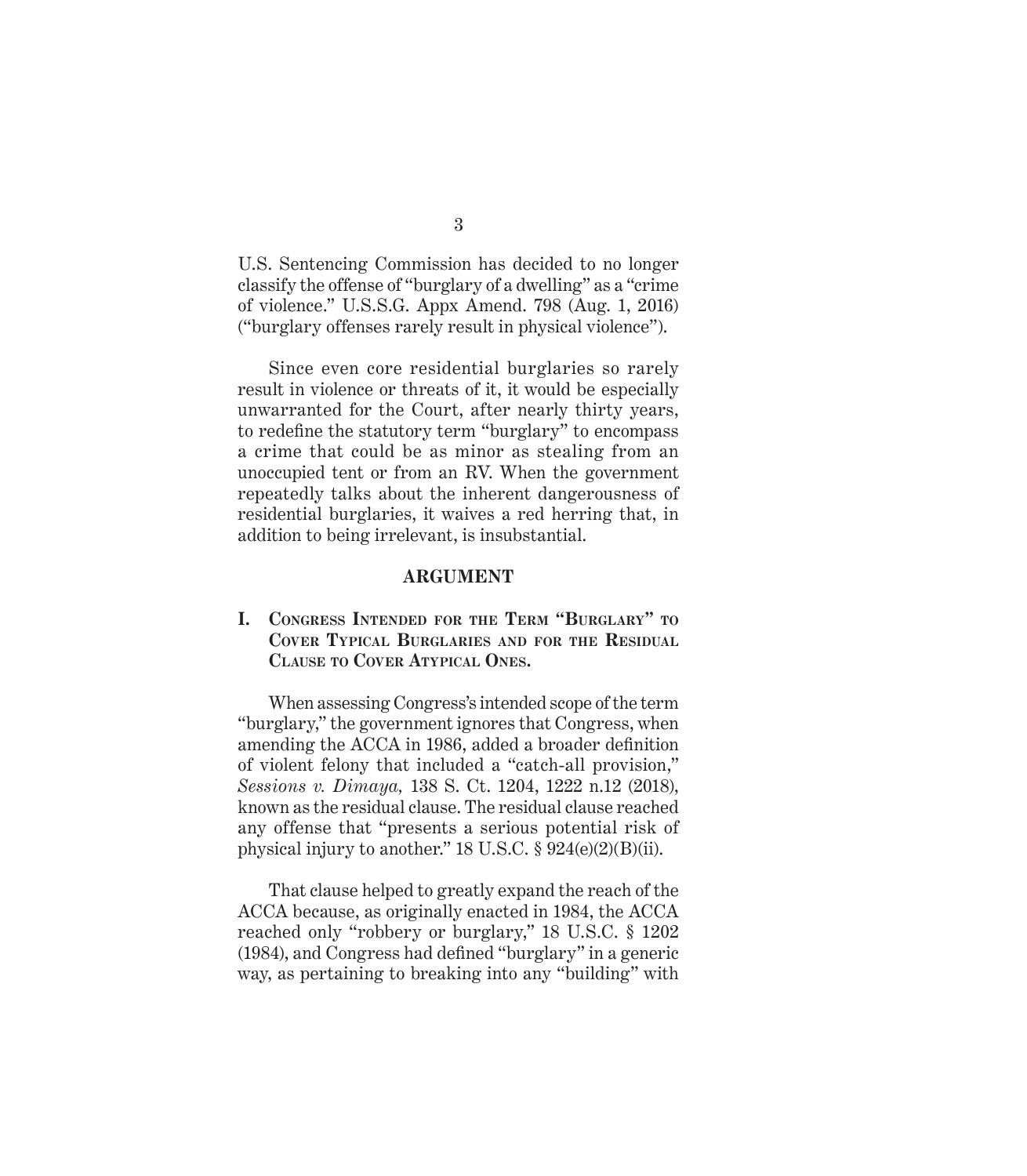the requisite intent. 18 U.S.C.  $\S 1202(c)(9)$  (1984). Although that statutory definition was broader than the commonlaw definition (since it reached all types of buildings, not just "dwelling house[s]"2 ), it reached only burglaries that were typical. That is, it certainly did *not* reach atypical burglaries involving places like a live-aboard sailboat, RV, or tent.

In 1986, Congress used that same simple term "burglary" as a component of its new violent-felony definition. Pub. L. No. 99-570 § 1402(a), 100 Stat. 3207-39 (Oct. 27, 1986). At that time, it omitted from the ACCA its express definition of burglary, while also creating the residual clause as a new component. *Id.*; *see Taylor,*  495 U.S. at 582. Going forward, Congress expected that the enumerated term "burglary" would reach typical burglaries, just as it had since 1984, and that the residual clause would reach atypical ones, *e.g.,* crimes involving the invasion – or attempted invasion – of an occupied RV or live-aboard sailboat. *See id.* at 600 n.9 (explaining that the residual clause might reach break-in offenses falling beyond the scope of "burglary"); *James v. United States*, 550 U.S. 192, 203 (2007) (relying on residual clause to reach attempted burglary); *see also, e.g., United States v. Ghoston,* 530 F. App'x 468, 469-70 (6th Cir. 2013) (relying on residual clause to reach Tennessee attempted aggravated burglary).

4

<sup>2.</sup> "Burglary was defined by the common law to be the breaking and entering of the dwelling house of another in the nighttime with the intent to commit a felony." *Taylor v. United States*, 495 U.S. 575, 580 n.3 (1990).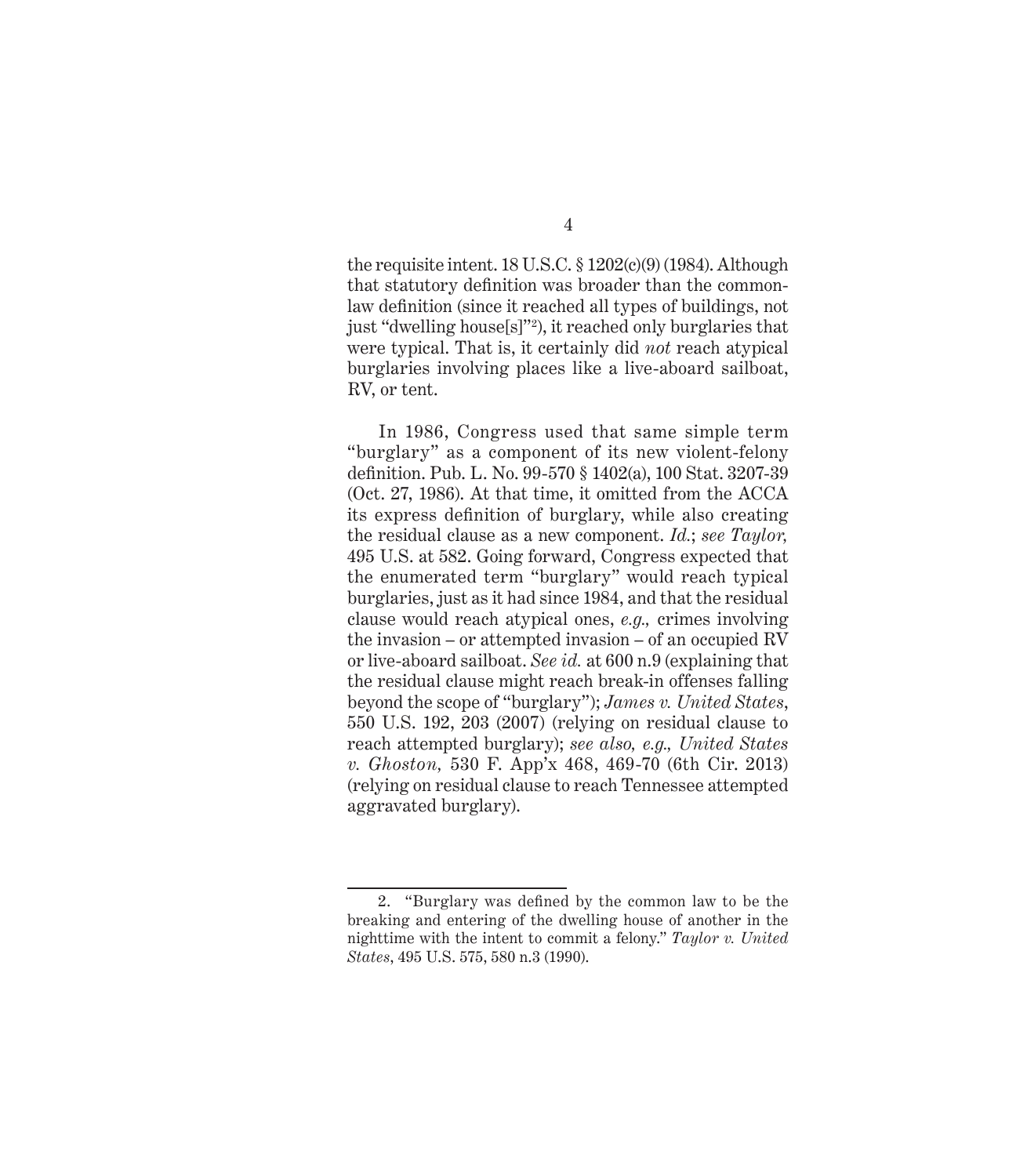After the 1986 amendments, the federal courts of appeals debated how to define the now-undefined term "burglary." None arrived at the complicated definition that the government now proposes. The courts broke essentially into three camps, respectively concluding that Congress meant: (1) to retain the 1984 statutory definition ("building"); (2) to adopt the common-law definition, which would restrict burglaries to dwelling houses in nighttime; or, (3) to accept as a burglary whatever any state happened to label "burglary," which would make the ACCA reach offenses as slight as "shoplifting." *Taylor*, 495 U.S. at 580 n.2, 591.

In 1990, this Court resolved the disagreement by siding with the first camp. It found that Congress's deletion of the 1984 definition of burglary seemed "inadvertent," that Congress must have intended a single generic definition like its 1984 definition, and that modern burglary statutes "'typically describe the place as a 'building' or 'structure.'" *Taylor*, 495 U.S. at 589-90, 598 (quoting 2 Wayne R. LaFave & Austin W. Scott, Jr., *Substantive Criminal Law*  § 8.13(c) (1986)). Accordingly, it decided Congress meant burglary to reach typical burglaries – those that occur in any "building or other structure." *Id.* And it explained that the term "burglary" did not reach atypical burglaries, *e.g.* a Missouri burglary statute that covered "'any booth or tent, or any boat or vessel, or railroad car.'" *Id.* at 599 (quoting Mo. Rev. Stat. § 560.070 (1969)).

The government, studiously ignoring the residual clause,3 now asks the Court to redefine "burglary" to reach

<sup>3.</sup> The government characterizes the term "burglary" as a "critical statutory term" as it quotes only the violent-felony definition that remains "in effect" today, *viz.*, the definition absent the residual clause. U.S. Br. at 4, 14.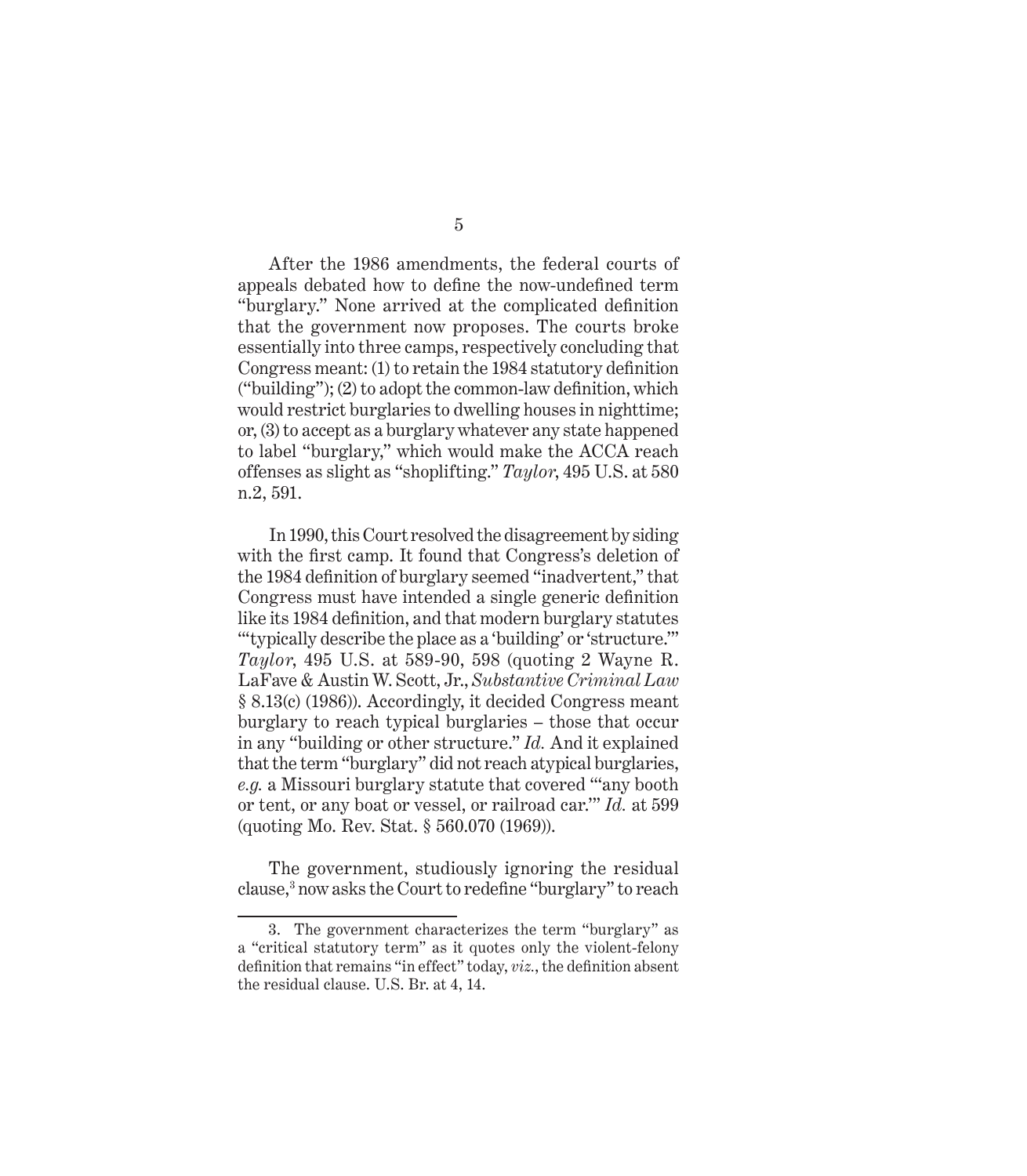atypical burglaries whenever the offense involves "some sort of sleeping area." U.S. Br. at 37. Pressing the point, the government harps on the fact that residential burglaries – even atypical ones – presumably present a greater risk of violence than do nonresidential ones, regardless whether they involve buildings or vehicles. U.S. Br. at 16, 17, 20, 21, 27, 37. But that fact – that degree of risk of violence – is irrelevant. In 1986, that fact would have simply made it all the clearer to Congress that its newly minted residual clause would reach those atypical residential burglaries. Thus, that fact is all the more reason to conclude that in 1986, Congress assumed burglary would continue to have its same generic meaning from 1984. Congress reasonably believed that its preexisting term "burglary" would reach typical burglaries of any building or structure, while its new residual clause would reach burglaries that were atypical yet "present[ed] a serious potential risk of physical injury to another." 18 U.S.C.  $\S 924(e)(2)(B)(ii)$ .

So when the government talks about the risk of violence associated with residential burglaries – or any burglary for that matter – it waives a red herring. In 1986, the residual clause handled that problem. It is only to compensate for the recent loss of the residual clause, *see Johnson v. United States,* 135 S. Ct. 2551 (2015), that the government now resorts to proposing a definition that is a hodgepodge of the views of the original three interpretative camps. According to the government, "burglary" should be a combination of the 1984 definition ("building), plus the common-law definition ("dwelling house"), but without the common law's nighttime requirement and without the common law's requirement that a "dwelling house" be a stationary structure, rather than something like a mobile "tent or booth." 4 William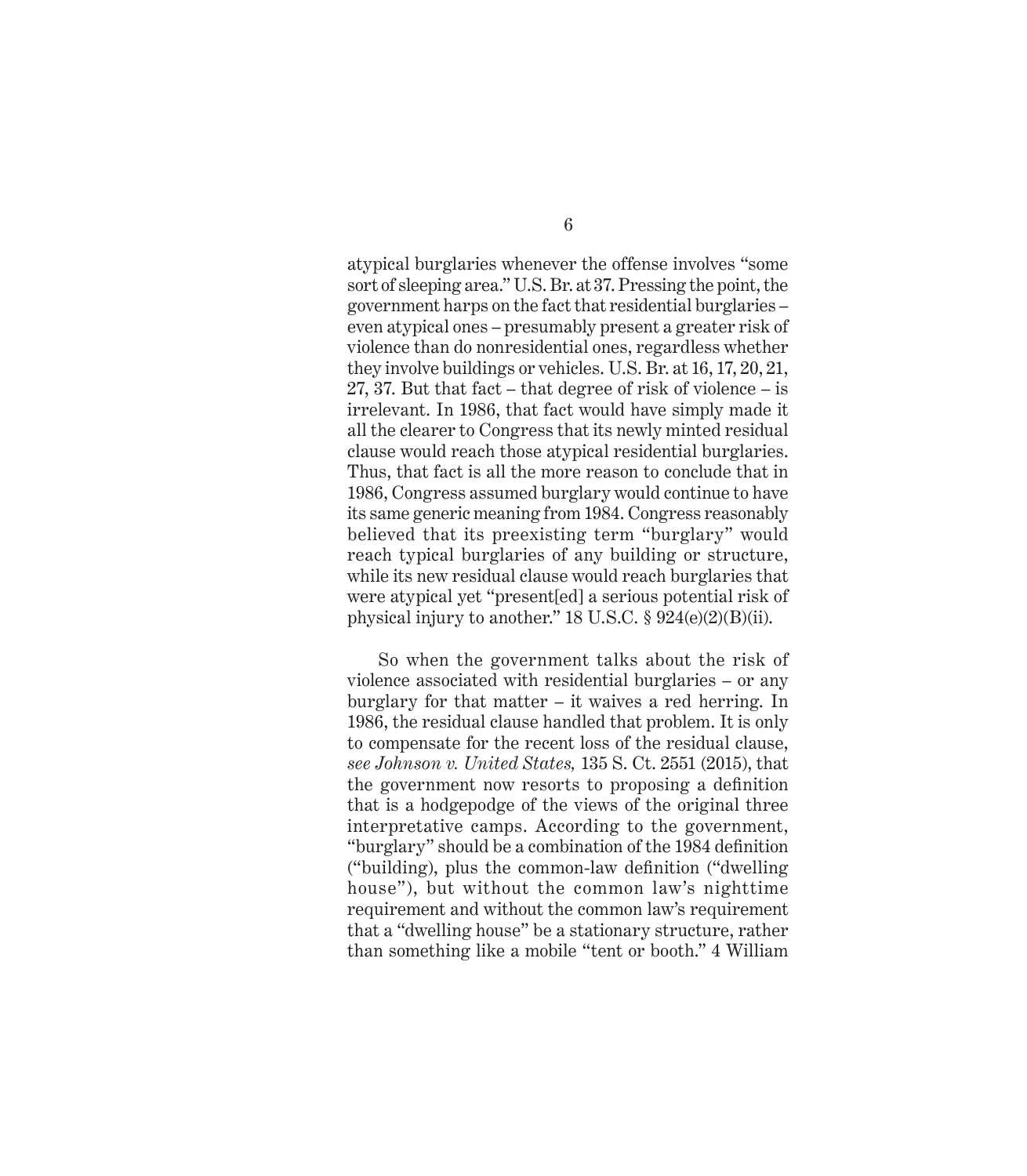Blackstone, Commentaries \*226.4 Congress did nothing so complicated. It left the outliers to the residual clause. Since that clause existed to reach irregular cases, the fact that atypical residential burglaries might be more dangerous than the typical burglary of a building is no reason to assume a broader definition for the enumerated offense "burglary."

#### II. THE RISK OF VIOLENCE IN BURGLARIES, EVEN **Residential Ones, Is Relatively Low, and When Violence Does Occur, It Usually Triggers <sup>a</sup> Separate Conviction for <sup>a</sup> Violent Crime.**

The subtext of the government's brief – in repeatedly decrying the risk of violence in residential burglaries – is that if offenses like Tennessee aggravated burglary<sup>5</sup> are no longer classified as "violent felonies" (after the loss of the residual clause), then the ACCA will fail to reach inherently violent predicate offenses. The government hopes to use that "fact" to prompt the Court into rashly changing a statutory interpretation that has stood for nearly 30 years.

Not only does that argument lack relevance, *see*  Section I, *supra*, but it lacks substance because burglaries,

<sup>4.</sup> Blackstone's Commentary states: "Neither can burglary be committed in a tent or booth erected in a market or fair; though the owner may lodge therein; for the law regards thus highly nothing but permanent edifices."

<sup>5.</sup> Tennessee ordinary burglary remains a "burglary" for ACCA purposes, notwithstanding the *Stitt* decision and the nullification of the residual clause. *United States v. Ferguson*, 868 F.3d 514, 515-16 (6th Cir. 2017).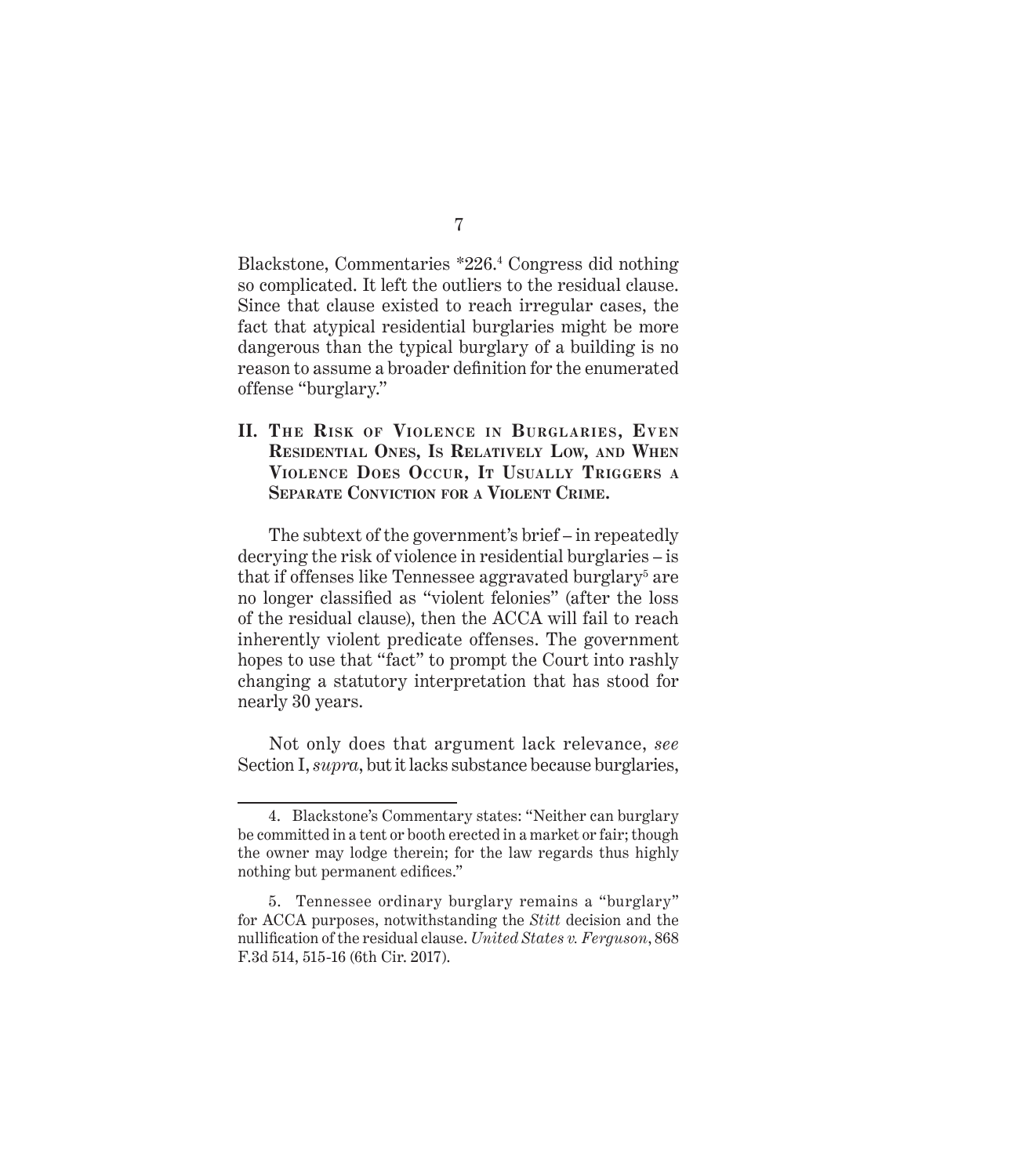even residential ones, are not inherently violent. In 2015, funded by a U.S. Department of Justice grant, a team led by Dr. Robert Culp reviewed historical data collected from 1998 through 2007 to determine whether burglary resulted in violence frequently enough that it should be classified as a violent crime. *See* Richard S. Culp et al., *Is Burglary a Crime of Violence? An Analysis of National Data 1998-2007*, at 68 (2015) [hereinafter "Culp Report"], available at https://www.ncjrs.gov/pdffiles1/ nig/grants/248651.pdf. The Culp Report says the "short" answer is "no." (Id. at 58.) Its reasons for so concluding are worth considering since the government harps on the perceived violence of burglary. The Culp Report makes three findings of special relevance.

First, data shows that burglary results in violence or threats of it "only rarely." *See also Tennessee v. Garner,*  471 U.S. 1, 21 (1985) (stating burglary "only rarely" involves violence since data showed it occurred in just 3.8% of burglaries). The Culp Report reviewed two sources that compiled data, as follows.

- *• National Incident-Based Reporting System (NIBRS).* The NIBRS data set contains detailed information on crimes, including burglary, reported to the police. (Culp Report at 26.) According to that data, violence or threats of it accompanied only 0.9% of burglaries. (*Id.* at 31 & Table 3.) According to that same data, they accompanied only 1.2% of residential burglaries, and .17% of nonresidential ones. (*Id.* at 40.)
- *• National Crime Victimization Survey (NCVS)*. The U.S. Census Bureau surveys a nationally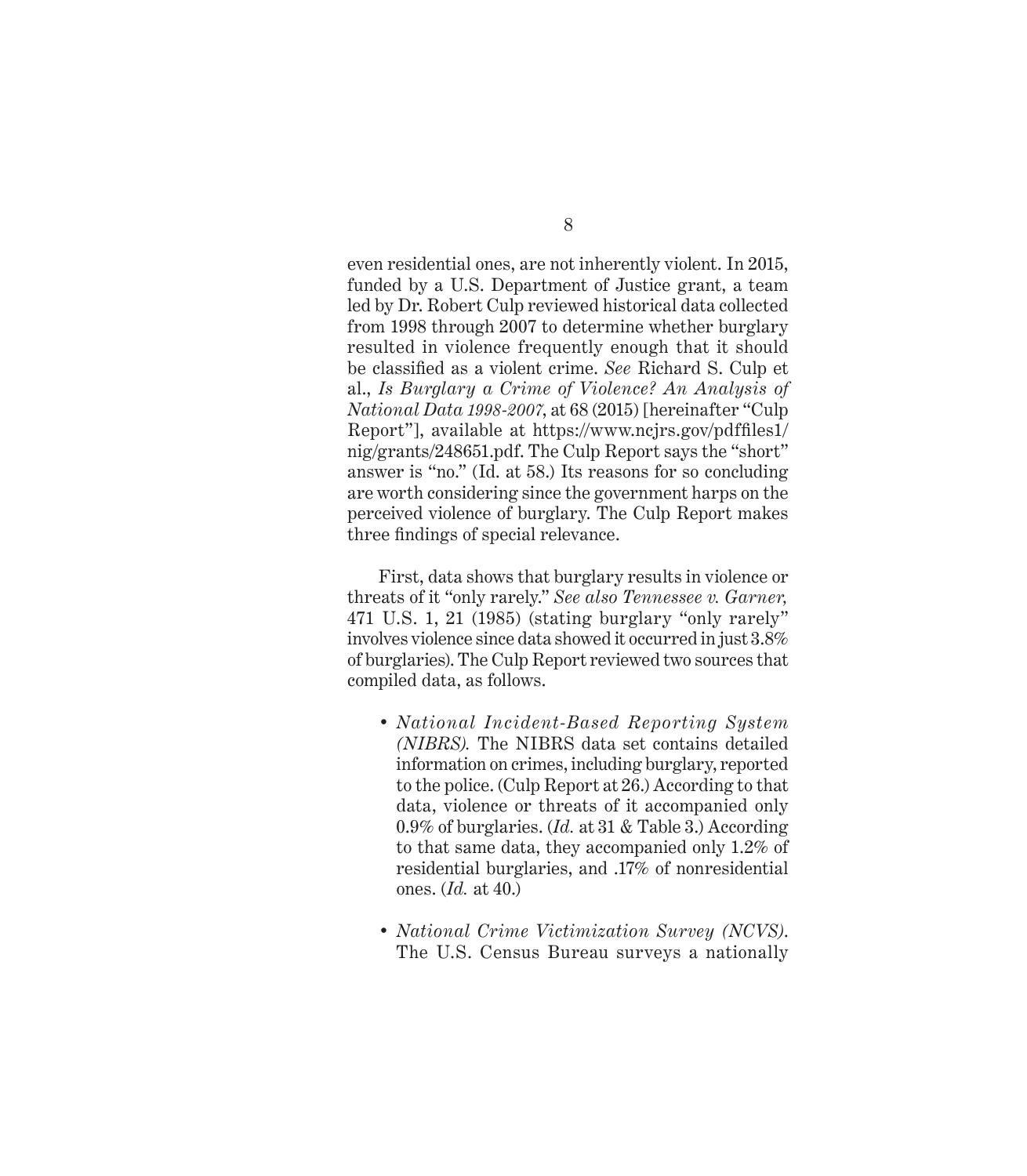representative rotating sample of U.S. households gathering detailed information regarding crime, including burglaries. (Culp Report at 21.) According to the NCVS, between 2003 and 2007, residential burglaries resulted in violence or threats of it in 7.2% of the cases. (*Id.* at 22, 26.)

The Report explained the difference in these figures: since the NIBRS captured data only from jurisdictions with fewer than 250,000 residents, and since violent crime is less common in such jurisdictions, the NIBRS figure serves as a reliable "lower boundary" estimate, while the NCVS figure serves as a reliable "upper boundary" estimate. (Culp Report at 34.) The Culp Report also presented data showing that "violent residential burglary accounted for only .8% . . . of all burglaries that occurred over the study period," and that there was a decline from 1980 to 2011 in burglaries of "approximately 50% . . . in absolute terms and even more steeply per capita." (Culp Report at 7, 40.)

Those figures are comparatively low when viewed beside those for more typically violent offenses, particularly the figure estimating that violence or threats of it occur in residential burglaries in about 1 to 7 percent of the cases. Robbery or assault offenses will involve violence in virtually 100 percent of the cases. Indeed, in *Garner*, *supra,* this Court characterized a home burglary as "nonviolent" when statistics showed violence occurred in 3.8 percent of such burglaries. *Garner,* 471 U.S. at 10, 21. That characterization reflects common sense because a classification system *that is wrong approximately 95 percent of the time* must be deemed unacceptable in any field, not just in the one responsible for issuing mandatory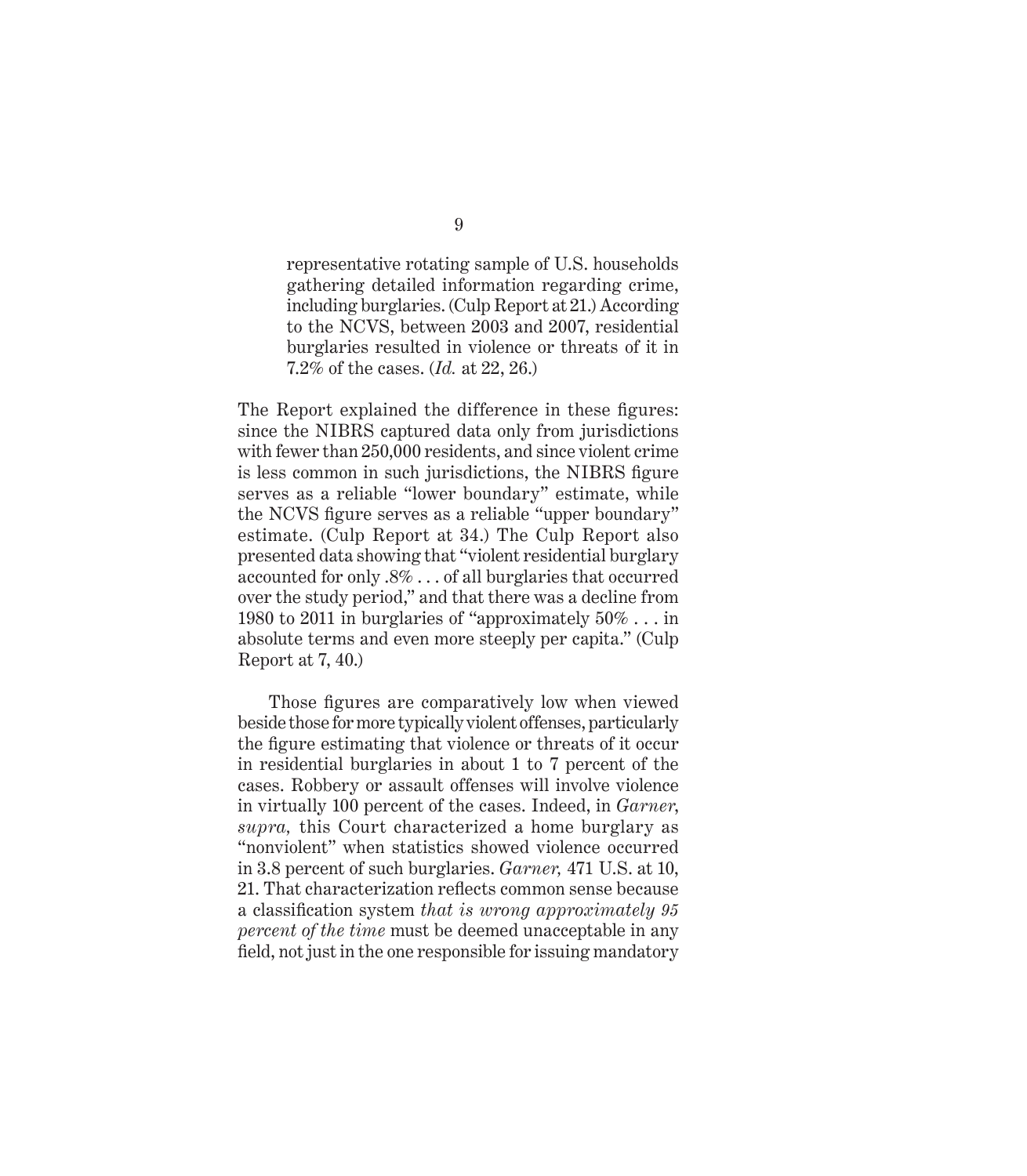prison sentences. *Cf. Schlup v. Delo,* 513 U.S. 298 (1995) (discussing the "fundamental value determination of our society that it is far worse to convict an innocent man than to let a guilty man go free") (internal quotation marks and citation omitted). "Considering that over 96.4% of all burglaries do not result in actual violence," it "appears overly punitive" to classify burglary as a violent crime. (Culp Report at xv.)

Second, the Culp Report explained that in practice "[w]hen burglary does co-occur with a violent crime, offenders are charged not only with the violent offense but also with burglary, or sometimes 'aggravated' burglary." (Culp Report at xii.) The Model Penal Code endorses this same practice. (*See* Culp Report at 2.) When an offender's prior burglary actually did trigger violence, his record will likely include a conviction for a violent offense, *e.g.,* robbery, that will be classified as a violent felony under the "force clause," *viz.,* 18 U.S.C. § 924(e)(2)(B)(i). Therefore, the classification of the actually violent burglary as "violent" due to it being a burglary tends to be superfluous. Worse yet, that independent classification of a burglary as violent can cause something akin to double-counting, as in *United States v. Schieman,*  894 F.2d 909 (7th Cir. 1990), where the defendant was previously convicted for burgling a building and also for assaulting the police officer who approached him three blocks away to investigate the burglary; that defendant received two ACCA strikes for violent offenses from this one burglary leading to an assault. "[T]o regard burglary as a violent crime – especially when separate charges for the violent acts are prosecuted in addition to the burglary charge – is to inflate the severity of the offense." (Culp Report at 58.)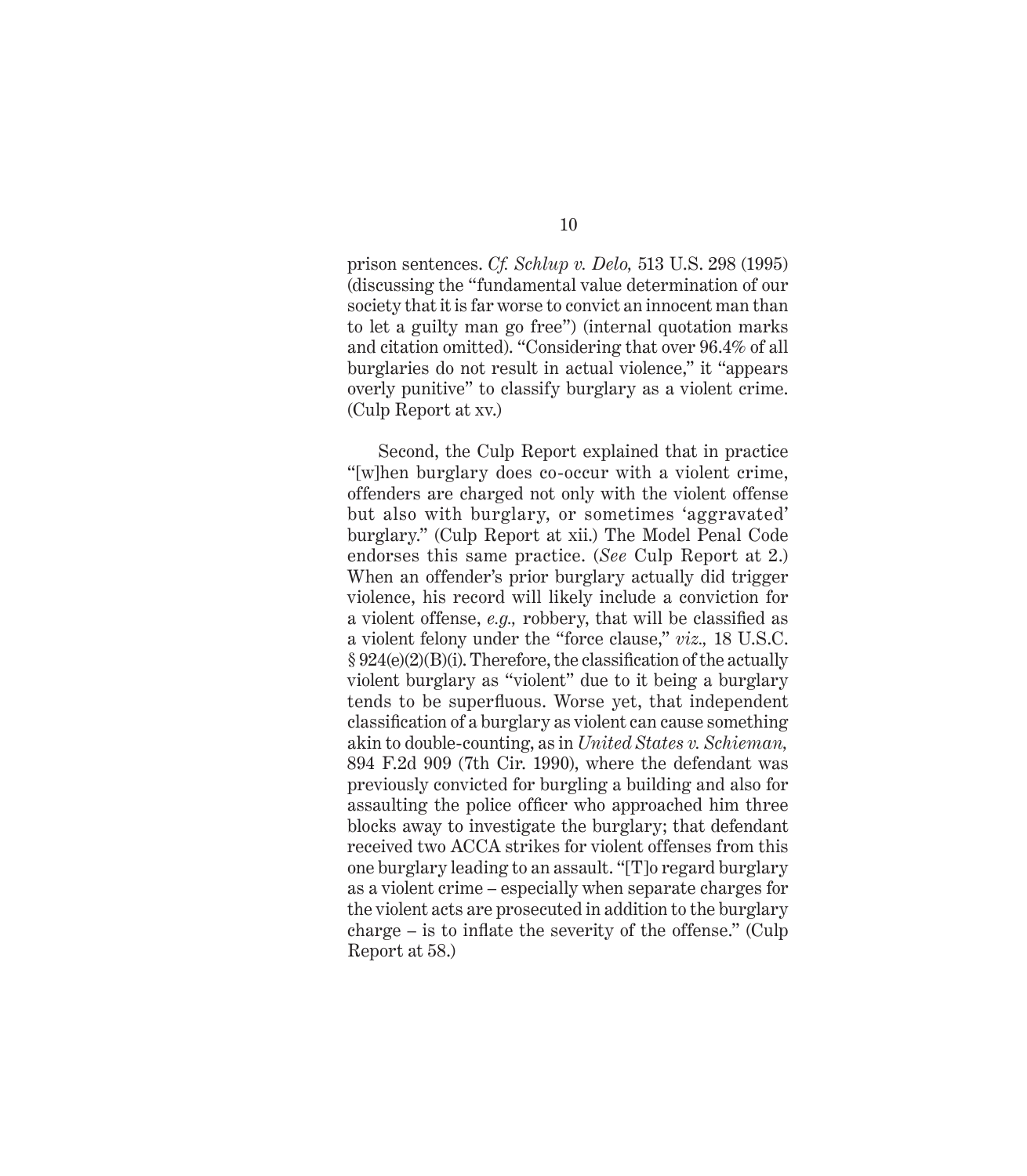Third, consistent with these two findings, a survey of "justice professionals and members of the public" shows they do not "rank burglary as a violent crime." (Culp Report at 15; *see also id.* at 17 ("All rank burglary at the low end of the felony severity scale, clearly as a crime against property.")). Unless the burglary actually gave rise to a violent crime, those surveyed considered it on a par with vehicle theft. (*Id*. at 15.) Tellingly, "[a]ll thirty-two states which divide their criminal codes into categories of crimes against persons, property, etc., classify burglary as a crime against property." (*Id*. at 3.)

The Culp Report shows that *Johnson* has not triggered a crisis with respect to burglary predicates because burglaries are only rarely violent, even when they involve dwellings. Indeed, partly due to the findings of the Culp Report, the U.S. Sentencing Commission has chosen to remove "burglary of a dwelling" from its list of "crimes of violence" for the career-offender statute. U.S.S.G. Appx Amend. 798 (Aug. 1, 2016) ("burglary offenses rarely result in physical violence"). Consequently, it is especially unwarranted for the government to now be asking this Court to redefine burglary to include burglaries of all dwellings, even the atypical ones formerly reached by the residual clause.6

11

<sup>6.</sup> Even if an atypical burglary of a dwelling carries with it only a five percent risk of violence, it would be covered by the (former) residual clause because the term "serious potential risk of injury" demands a "degree of risk" of violence that is merely "roughly similar" to that of the enumerated offenses, like burglary. *Begay v. United States*, 553 U.S. 137, 143 (2008).